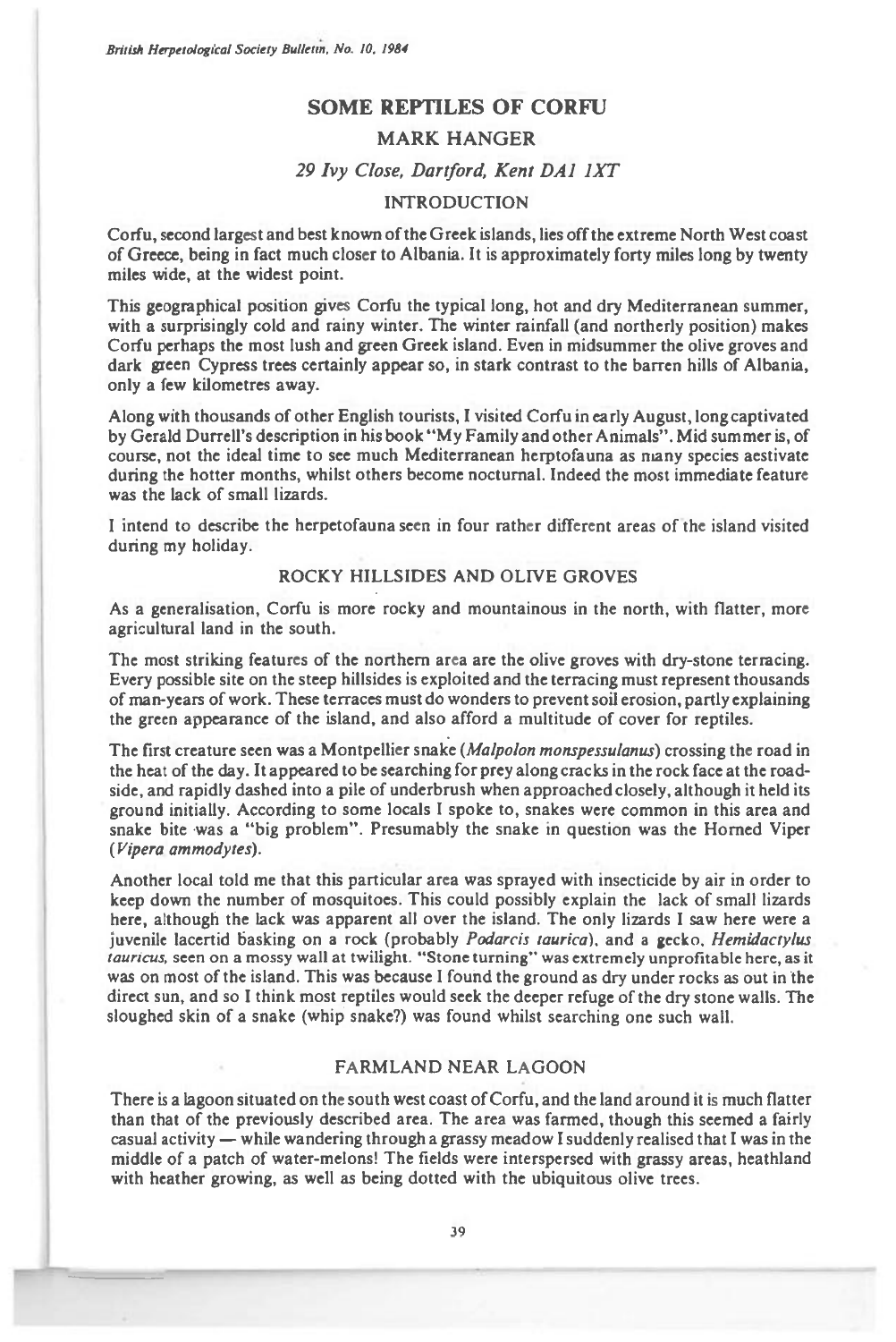My first find was a spring-fed pool, shady and beautifully cool. Swimming round the perimeter of the almost circular pool was a small eel. The crystal clear water fed a small stream but at this time of year it was dry, the water sinking into the ground after only a few feet. Basking on the bank was a small Stripe-Necked Terrapin *(Mauremys caspica).* The habitat of this terrapin must have been an area measuring approximately two by three feet at this time of year! Although small, the terrapin seemed healthy, and was not suffering from the algal infection of the carapace described later.

I next saw a large green lizard basking in the full heat of the afternoon sun at the side of a field. On being disturbed, it flashed away into the heather. However, as I have also noticed in France, these creatures are great "frauds". They only move at this tremendous pace fora few yards, and then lie still, relying on camouflage. By keeping fairly still and carefully scanning the undergrowth I could see the lizard quite clearly. It was apparently *Lacerta viridis* although Corfu is one of the few Greek Islands where *L. trilineata,* the Balkan Green Lizard occurs with *L. viridis.* Incidentally the two species are very similar in appearance and have been known to interbreed.

The third reptile found in this particular habitat was Hermann's Tortoise *(Testudo hermanm).*  After searching for about two hours out in the blistering sun I came across two individuals which were very sensibly buried in a shady leaf-filled ditch, under the roots of a fig tree. This species is commonly imported into the United Kingdom and lacks the thigh-spurs of *T. graeca.*  The larger of the two, with a carapace length of about 20cm appeared healthy, but the smaller one (15 cm) had a very battered shell, with some large chips missing. However, the edges were worn smooth and the creature seemed none the worse for its disfigurement.

Also possibly of interest, I found a large black and brown striped centipede under a rock. Its body was almost as wide as my finger.

## RIVERBANKS AND GARDENS

This area was on the banks of a river near the island capital, Kerkira (Corfu Town). It consisted of the vegetation actually growing along the banks of the river, and the surrounding areas or gardens or allotments, with some woodland.

It was here that I actually saw some small lizards. They were Dalmation Algyroides *(Algyroides nigropunciatus).* The first was seen on the wall of a tumbledown church. This was at about 5 pm, as the sun was beginning to lose its heat. However, the lizard still kept to the shade. This lizard is not a great lover of sun, and appears to behave more like a skink than a lacertid. The first one seen was an adult in breeding colours and was quite a striking animal with bright pillarbox red flanks. On the return journey, almost at twilight, the reeds and piles of cut vegetation along the river bank were filled with the rustles of these lizards. One was also seen on the trunk of a pine tree, moving round to keep out of sight in the manner of a squirrel.

Coming to a less steep and more open part of the river bank I disturbed a snake which appeared to shoot away across the tops of the low bushes like an arrow, almost without seeming to flex its body. On keeping still for a few minutes, I realised that this snake — like the green lizard — was a "fraud", in fact it had only moved a few yards and then remained immobile. It was a Dahl's Whip Snake *(Coluber najadum),* and I was surprised to find it in such a moist riverine environment, being under the impression that the favoured habitat of most whip snakes is dry, rocky areas.

This species is unmistakable in appearance, having diamond-shaped black markings with olive green background for only the anterior quarter of the body, the rest of the animal being a dull mid-brown. When seen alone, the effect is striking but seen in its natural habitat, needless to say, the camouflage is almost perfect.

On wandering away from the river slightly, among the farmlands, allotments and gardens, I asked several people I met if there were any tortoises in the area, by the simple expedient of knowing the Greek word for "tortoise" and sign language. The most common response was an enquiry as to whether or not I intended to eat the reptiles! Eventually, however, a family in their garden began searching in response to my question and handed me a tiny, beautifully marked *Testudo hermanni with* a carapace length of about 5 cm. I estimate it must have been that year's hatchling.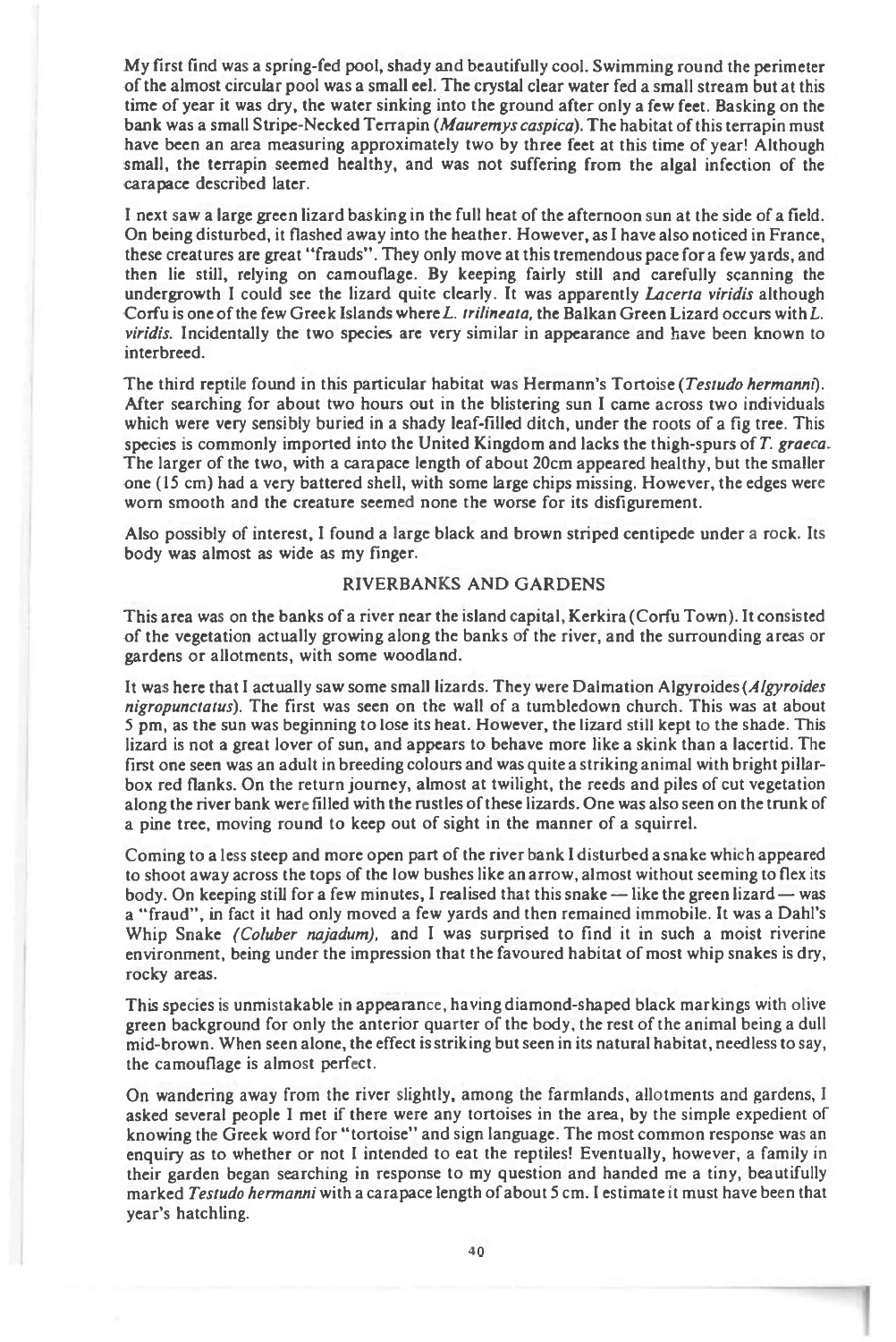Although quite late in the evening, the tortoise was found under a pile of garden cuttings. This, combined with my earlier observation on the species, has led me to believe that *Testudo hermanni* may be almost nocturnal at this time of year in Corfu, and this was borne out later in the holiday when a friend told me she saw a tortoise moving along the edge of a road well after dark. This seems somewhat different to the behaviour of the Southern Greek Marginated Tortoise *(Testudo marginata)* which seems to need very bright light intensities for foraging.

### SWAMP

Inevitably, the most "profitable" area, both in species and individual numbers, was found on the penultimate day of the holiday. It consisted of a wide, flat valley between two low hills, on the North East coast of the island. Presumably a river flowed in the wetter seasons, but at this time of year the area consisted of several shallow lakes and soft, evil-smelling mud, heavily overgrown with reeds.

The most numerous reptile here was the European Pond Terrapin, *(Emys orbicularis).* There were some very large specimens basking on tussocks out in the middle of the lake. In the relatively small area of these lakes I estimate there wre several hundred individuals. This concentration was probably because of the low water levels. The water, which felt almost at blood-heat, was teeming with fish fry, and the terrapins could be seen feeding voraciously. By sitting quietly on an old boat half submerged in the mud, I was able to watch the feeding technique. The terrapins would work their way into the shore, driving the fry before them, and would then snap them up, their heads striking out in all directions. Indeed, they were so engrossed in feeding that it was a simple matter to pick up any that wandered near enough to the boat. The fish also attracted a pair of kingfishers, and many species of dragonfly could be seen, one having a striking bright red abdomen.

Rather less common than *Emys* was the Stripe-Necked Terrapin, *Mauremys caspica.* All the specimens found were considerably smaller (about half the size) of the average *Emys.* The first one found was lying with head and legs submerged in the mud, possibly aestivating, although others were seen feeding in the manner of *Emys.* All *Mauremys* examined had algal growths on the carapace as described by Arnold and Burton. This often resulted in the top layer of shell, together with the layer of algae rubbing off when the terrapins were handled. Indeed, a few *Emys*  were seen with a similar condition, one individual having algae growing from the top of the head, giving the appearance of hair. Also much to my wife's disgust, the specimen of *Mauremys*  which I asked her to hold for photography had a small leech attached to its underside!

The other inhabitants of the swamp were Grass Snakes *(Natrix natrix)* and its prey the Marsh Frog *(Rana ridibunda).* The Greek form of the grass snake is quite unlike the subspecies found in Western Europe, having bright yellow stripes running longitudinally down its body. The first impression was that they were very similar to the North American Garter Snakes, although on closer examination the head is that of a typical grass snake. Most of the snakes were seen swimming. Some quite large specimens were seen, one estimated at almost five feet in length.

Finally, the ony amphibian seen on Corfu was *Rana ridibunda,* which could be seen leaping to escape from the grass snakes as they approached.

I would like to point out that whilst exploring this swamp the ground was very soft, and I would advise anyone in a similar area to proceed with care. Several times I found myself going from ankle-deep to knee-deep mud within a few paces of each other.

All'specimens were released in the field after examination and photography.